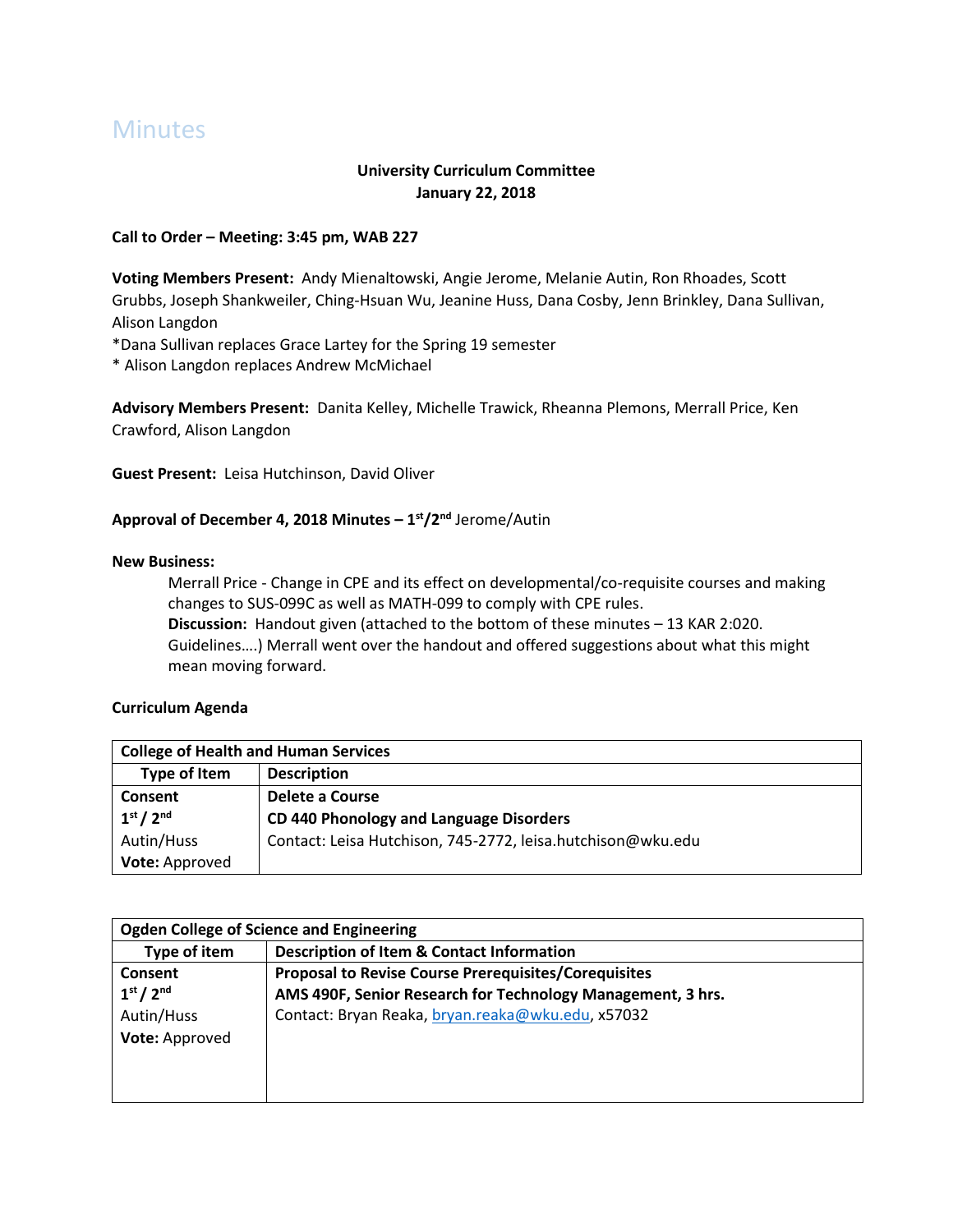| Consent                                            | <b>Proposal to Revise Course Prerequisites/Corequisites</b>                                                                            |
|----------------------------------------------------|----------------------------------------------------------------------------------------------------------------------------------------|
| 1 <sup>st</sup> / 2 <sup>nd</sup>                  | MATH 183, Introductory Statistics, 3 hrs.                                                                                              |
| Autin/Huss                                         | Contact: Leslie Plumlee, leslie.plumlee@wku.edu, x56210                                                                                |
| Vote: Approved                                     |                                                                                                                                        |
| <b>Bundle Ref 528 &amp; 728</b>                    |                                                                                                                                        |
| $1st/2nd$ - Grubbs/Autin                           |                                                                                                                                        |
|                                                    | Discussion: Numbering issues throughout the proposals.                                                                                 |
| Vote: Approved                                     |                                                                                                                                        |
| <b>Action</b>                                      | <b>Proposal to Revise a Program</b>                                                                                                    |
|                                                    | Ref. 528, Major in Mathematics, 51 hrs.                                                                                                |
|                                                    | Contact: Tom Richmond, tom.richmond@wku.edu, x56219                                                                                    |
| <b>Action</b>                                      | <b>Proposal to Revise a Program</b>                                                                                                    |
|                                                    | Ref. 728, Major in Mathematics, 36-39 hrs.                                                                                             |
|                                                    | Contact: Tom Richmond, tom.richmond@wku.edu, x56219                                                                                    |
| <b>Action</b>                                      | Proposal to Make Multiple Revision to a Course                                                                                         |
| 1 <sup>st</sup> / 2 <sup>nd</sup>                  | PSYS 413, Psychological Measurement, 3 hrs.                                                                                            |
| Mienaltowski/Autin                                 | Contact: Andy Mienaltowski, Andrew.mienaltowski@wku.edu, x52353                                                                        |
| Vote: Approved                                     | Discussion: Friendly Amendment - Change in wording - Mienaltowski will submit                                                          |
|                                                    |                                                                                                                                        |
| <b>Action</b><br>1 <sup>st</sup> / 2 <sup>nd</sup> | <b>Proposal to Create a New Course</b>                                                                                                 |
|                                                    | <b>EMDS 400, Emergency Management Policy and Practices, 3 hrs.</b>                                                                     |
| Autin/Cosby                                        | Contact: David Oliver, david.oliver@wku.edu, x54181<br>Discussion: There are no student learning outcomes or information about how the |
| Vote: Tabled until                                 | students will be assessed. Add the assessment information.                                                                             |
| the amendments                                     | Friendly Amendments - Scheduling type is lecture.                                                                                      |
| can be done.                                       |                                                                                                                                        |
| Grubbs/Huss                                        |                                                                                                                                        |
| Bundle EMDS-401-404                                |                                                                                                                                        |
| $1st$ / $2nd$ : Huss/Grubbs                        |                                                                                                                                        |
| Vote: Approved                                     |                                                                                                                                        |
|                                                    | Discussion – Friendly Amendments – Scheduling type is lecture on all of these courses - implementation                                 |
|                                                    | date can be Fall 19 for all - student learning outcomes and assessment needs to be added - add full-time                               |
| faculty along with adjunct faculty, etc.           |                                                                                                                                        |
| 1 <sup>st</sup> / 2 <sup>nd</sup> : Jerome / Huss  |                                                                                                                                        |
|                                                    | Vote: Tabled until revisions are completed.                                                                                            |
| <b>Action</b>                                      | <b>Proposal to Create a New Course</b>                                                                                                 |
|                                                    | EMDS 401, Natural and Technological Disaster Risks, 3 hrs.                                                                             |
|                                                    | Contact: David Oliver, david.oliver@wku.edu, x54181                                                                                    |
| <b>Action</b>                                      | <b>Proposal to Create a New Course</b>                                                                                                 |
|                                                    | EMDS 402, Resiliency in Response to Terrorism and Violence, 3 hrs.                                                                     |
|                                                    | Contact: David Oliver, david.oliver@wku.edu, x54181                                                                                    |
| <b>Action</b>                                      | <b>Proposal to Create a New Course</b>                                                                                                 |
|                                                    | EMDS 403, Advanced Disaster Planning, Management, and Preparedness, 3 hrs.                                                             |
|                                                    | Contact: David Oliver, david.oliver@wku.edu, x54181                                                                                    |
| <b>Action</b>                                      | <b>Proposal to Create a New Course</b>                                                                                                 |
|                                                    | EMDS 404, Trends in Disaster Preparedness and Management, 3 hrs.                                                                       |
|                                                    | Contact: David Oliver, david.oliver@wku.edu, x54181                                                                                    |
|                                                    |                                                                                                                                        |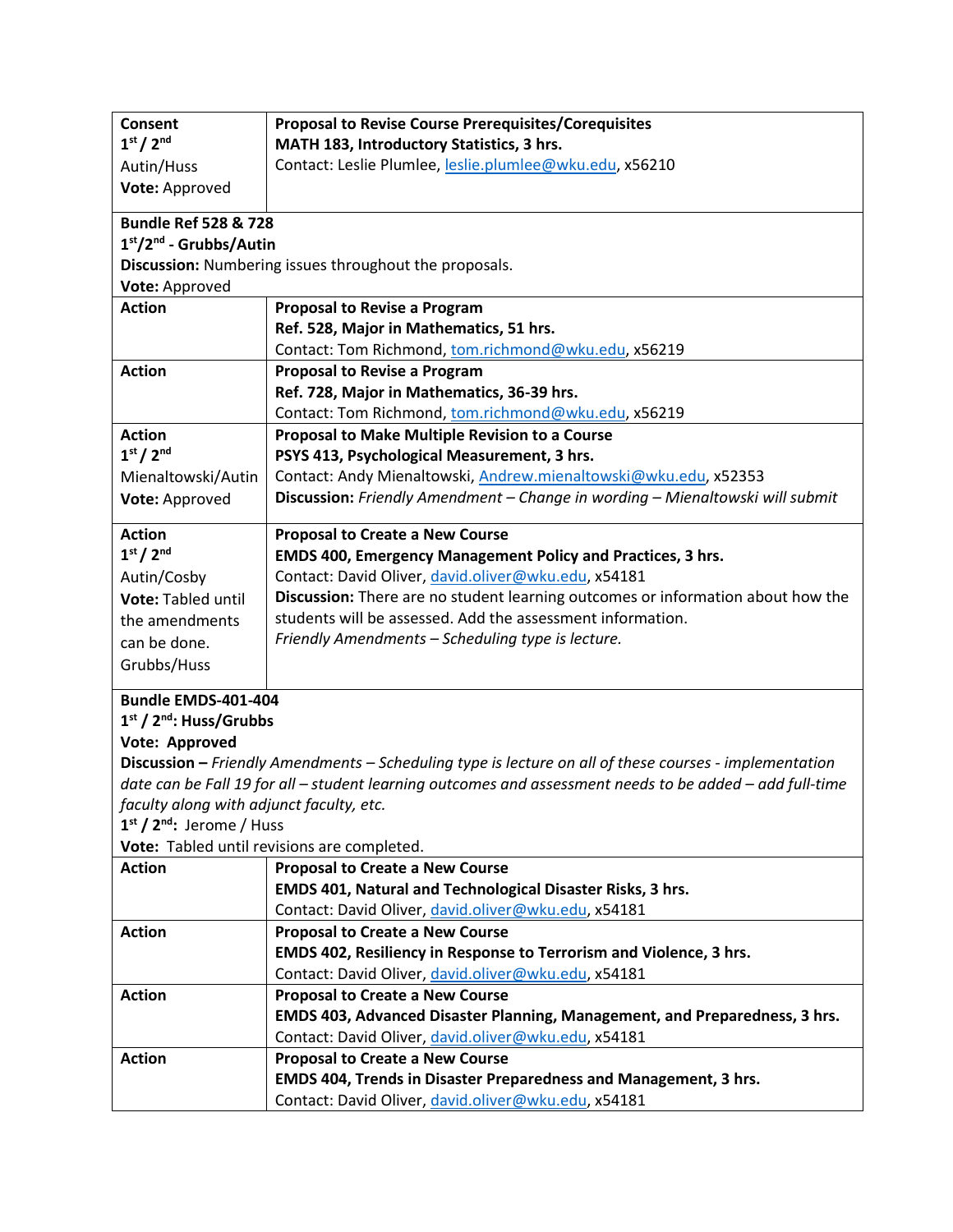| <b>Action</b>      | <b>Proposal to Create a New Certificate Program</b>                    |
|--------------------|------------------------------------------------------------------------|
| Vote: Tabled until | <b>Emergency Management Disaster Science, 15-18 hrs.</b>               |
| courses come back  | Contact: David Oliver, david.oliver@wku.edu, x54181                    |
|                    | Discussion: Committee asked a few questions about the program and gave |
|                    | suggestions about things to add when it comes back.                    |

#### **Academic Policy Subcommittee Report**

Attendance Policy Revision (added below to the bottom of the agenda)

#### **1 st / 2nd: Jerome / Autin**

**Discussion:** Rheanna explained the policy revision. This was suggested from the enrollment management team.

*Friendly Amendments –*

Under #2 - within the Attendance Policy section - 2<sup>nd</sup> paragraph:

Non-attendance does not relieve students of the responsibility for tuition or fees. It is the responsibility of each instructor to maintain (remove this word attendance) records to inform the University whether a student was present in class until the 60% point of the term. Records may be kept in the instructor's desired format. Attendance has an effect on the receipt or repayment of financial aid or scholarship.

Under #2 – within the Medical or Bereavement Absenteeism section – last sentence: In addition to this official notification, it is the student's responsibility to contact each professor to make (add word acceptable here) arrangements to complete missed assignments and tests.

Under #2 – within the Registration Requirement – only sentence: No (add WKU here) student may attend a course for which he or she is not registered, either as a degree-seeking student or as a non-degree seeking student.

**Vote:** Approve with all friendly amendments - 2 Opposed

## **Steering Committee Report**

Met and reviewed some forms – some basic revisions were suggested Amendments were:

- 1. Proposal to Revise a Program 2.1 delete Classification of Instructional (CIP) (asking for CIP codes isn't very useful) – Should read "Program reference number".
- 2. Proposal to Revise a Program 2.1 Delete Current Should read "Program reference number". Also fix the Approval Flow Dates
- 3. Proposal to Create a New Course 2.2 Couse CIP code Delete the entire section and renumber the below sections.
- 4. Proposal to Create a New Course 2.2 Course CIP code Delete the entire number and renumber the below sections. – Add Section 8, "Dates of prior committee approvals" (proposing department/unit, XXX college curriculum committee, professional education council, colonnade committee, ucc, and university senate).
- 5. General Guidelines for Proposals to Create a New Certificate Program Delete Bullet #8

All forms need to be updated on the website.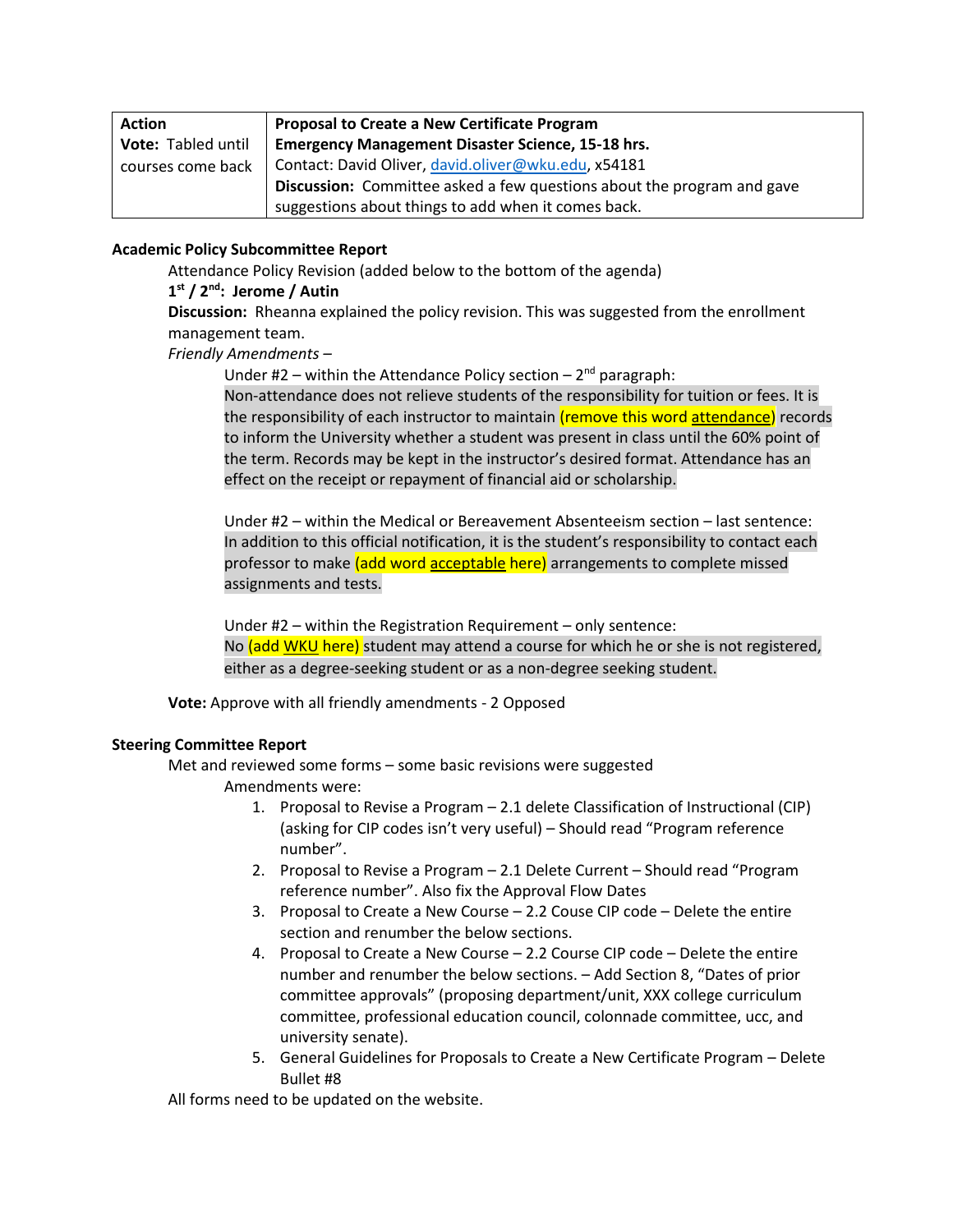**Announcements**

None

**Adjourn – 1 st / 2nd**: Brinkley **/** Cosby

Respectfully submitted UCC Recorder Jessica Steenbergen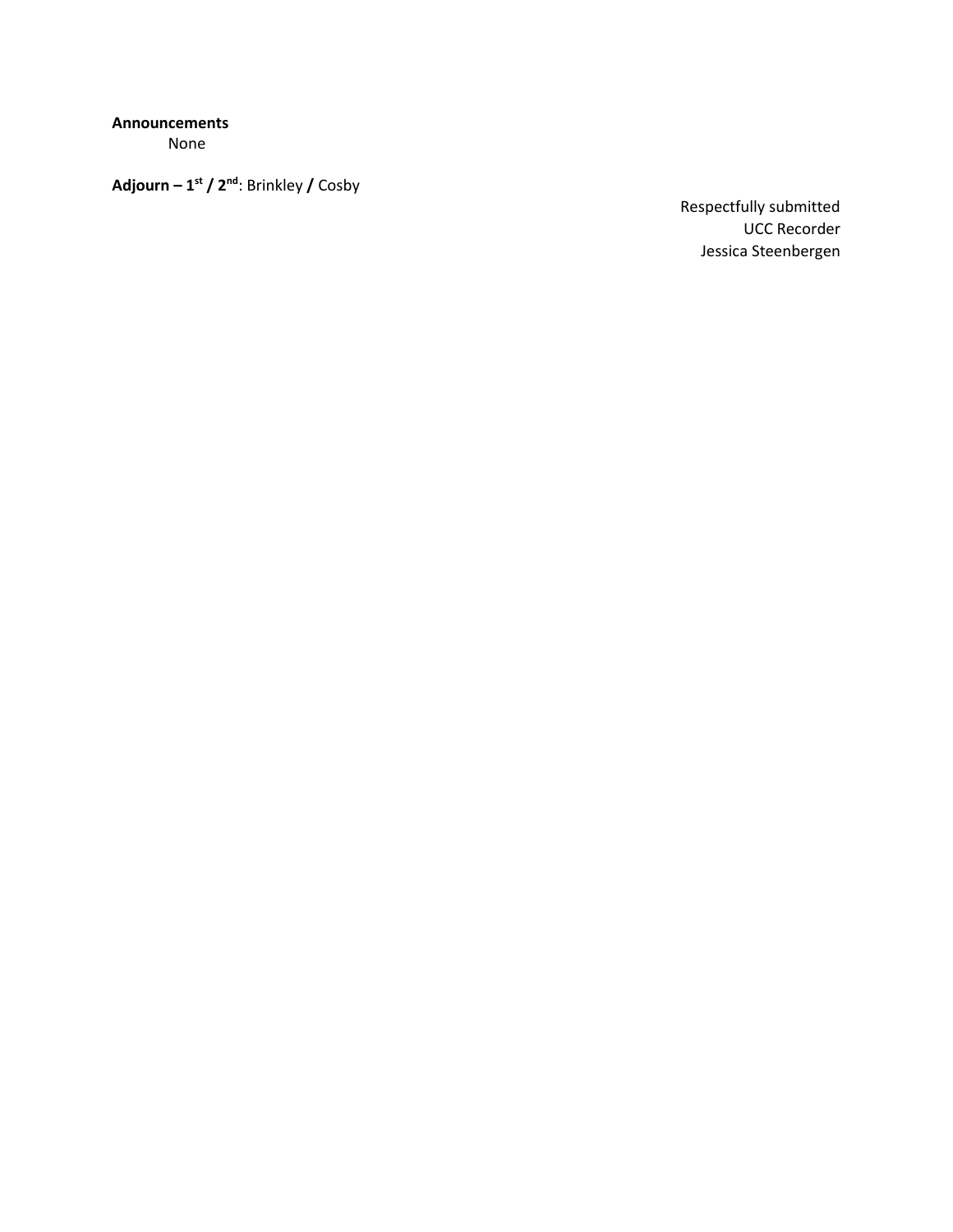## **13 KAR 2:020. Guidelines for admission to the state-supported postsecondary education institutions.**

RELATES TO: KRS 156.160, 158.6451, 158.6453, 164.001, 164.020(5), (8), 164.030

#### STATUTORY AUTHORITY: KRS 164.020(8)

NECESSITY, FUNCTION, AND CONFORMITY: KRS 164.020(8) requires the Council on Postsecondary Education to set the minimum qualifications for admission to the state-supported postsecondary education institutions. KRS 164.020(29) requires the council to promulgate administrative regulations governing its powers, duties, and responsibilities as described in KRS 164.020. This administrative regulation establishes the minimum qualifications related to admission at state-supported postsecondary education institutions.

## **Section 1. Definitions.**

(1) "Academic Readiness" means the student has demonstrated the requisite ability to succeed in creditbearing coursework by meeting or exceeding the college readiness benchmarks adopted by the Council. An institution shall not determine academic readiness using scores received from exams taken more than four (4) years prior.

(2) "Accelerated pathway" means a high school program of study that is designed for students to be able to graduate in (3) three years or less from high school, before age eighteen (18) and prepare for transition to college.

(3) "Certified, non-public school" means a Kentucky non-public school that has been granted certification by the Kentucky Board of Education.

(4) "Corequisite course" means a course that includes enhanced academic supports, such as additional hours of instruction, tutoring, mentoring, or advising that awards credit toward a credential or degree. (5) "Council" is defined by KRS 164.001(8).

(6) "Credit for prior learning" means college credit for the college-level knowledge and skills gained from non-college instructional programs or life experiences: (a) Such as credit awarded pursuant to 13 KAR 2:025 and KRS 164.2951(2)(e), employment, military experience, civic activities, and volunteer service; and (b) That is evaluated through nationally standardized exams in specific disciplines, challenge exams for specific courses at individual institutions, evaluations of non-college training programs, and individualized assessments.

(7) "Curriculum pathway" means a specified series of courses or competencies needed to complete a credential or degree.

(8) "Developmental course" means a course that prepares a student for college-level study and does not award credit toward a credential or degree.

(9) "Dual credit course" is defined by KRS 164.002(5) and does not include developmental education courses.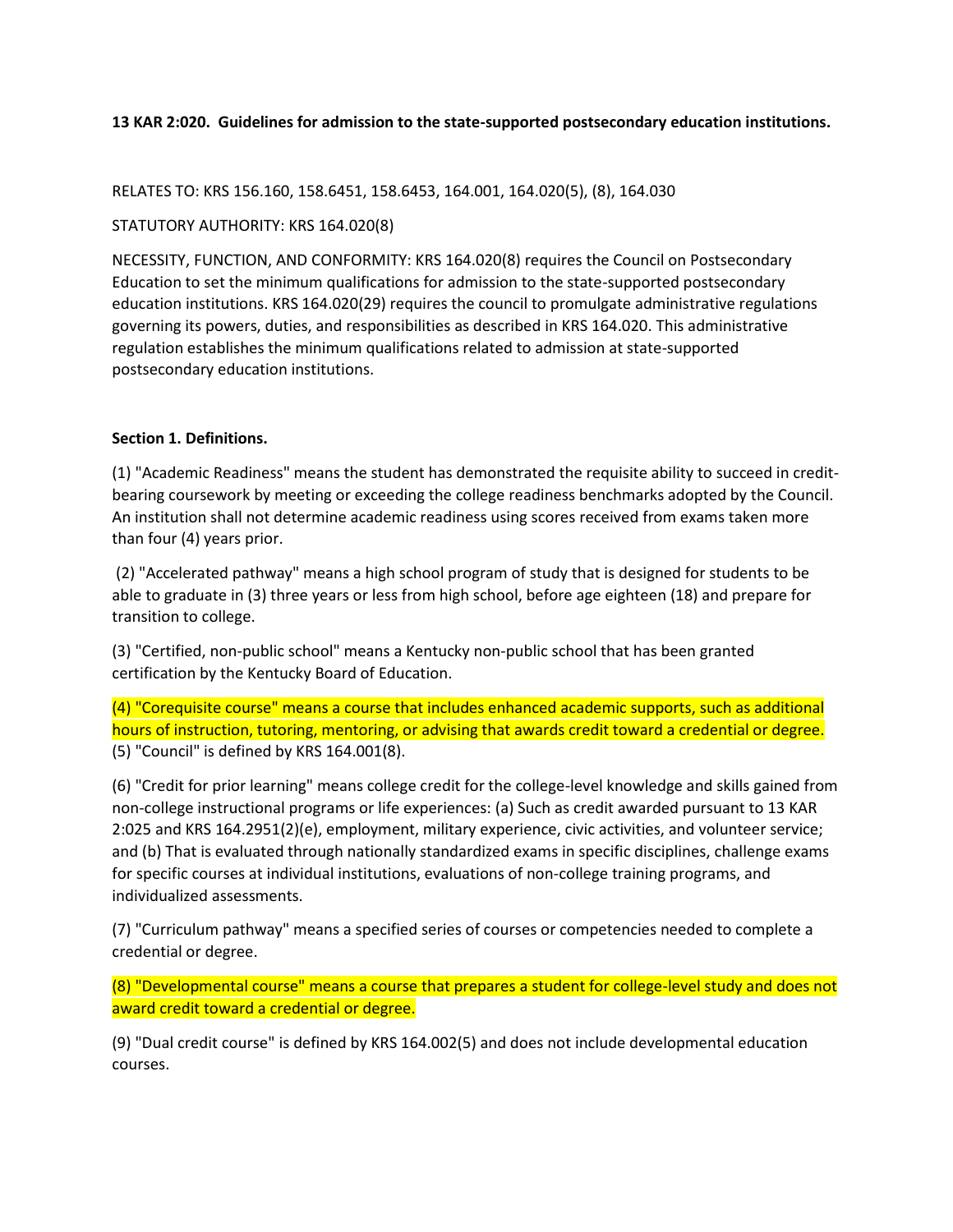(10) "Institution" means a state-supported postsecondary education institution as defined in KRS 164.001(12).

(11) "KCTCS" is defined by KRS 164.001(13).

(12) "Learning contract" means a student success document signed by the student and a designated institution representative after a personal consultation that establishes the:

(a) Advising, mentoring, tutoring and support services expectations for both the student and the institution;

(b) Student learning goals and expectations;

(c) Student participation requirements in a financial literacy program;

(d) Process by which student progress will be monitored; and

(e) Specified length of the learning contract.

13) "Pre-college curriculum" means completion of:

(a)1. The Kentucky minimum high school graduation requirements; or

2. Other approved course of study established in 704 KAR 3:305; and

(b)1. Two (2) units of a single world language; or 2. Demonstration of a world language proficiency.

## **Section 2. Admission Requirements for All Institutions.**

(1) Each institution shall develop and publish in its catalog or other appropriate publications specific policy and procedures for admission of students into programs or courses with enrollment limitations or specialized curricula.

(2) An institution shall not determine academic readiness using scores received from exams taken more than four (4) years prior to the application.

# **Section 3. Minimum Requirements for Undergraduate Admission to a Degree Program at Kentucky Public Universities.**

(1) Graduates of a public or certified non-public Kentucky high school applying for admission shall:

(a) Meet the Kentucky Minimum High School Graduation Requirements related to 704 KAR 3:305;

(b) 1. Meet the precollege curriculum requirements; and 2. If an applicant has not met the pre-college curriculum requirements, as defined in Section 1(13)(b) of this administrative regulation, complete the world language requirements established by the institution as part of their college curriculum;

(c) Take the established college admission or academic readiness assessments established by the Kentucky Department of Education; and

(d) Have a minimum unweighted high school GPA of: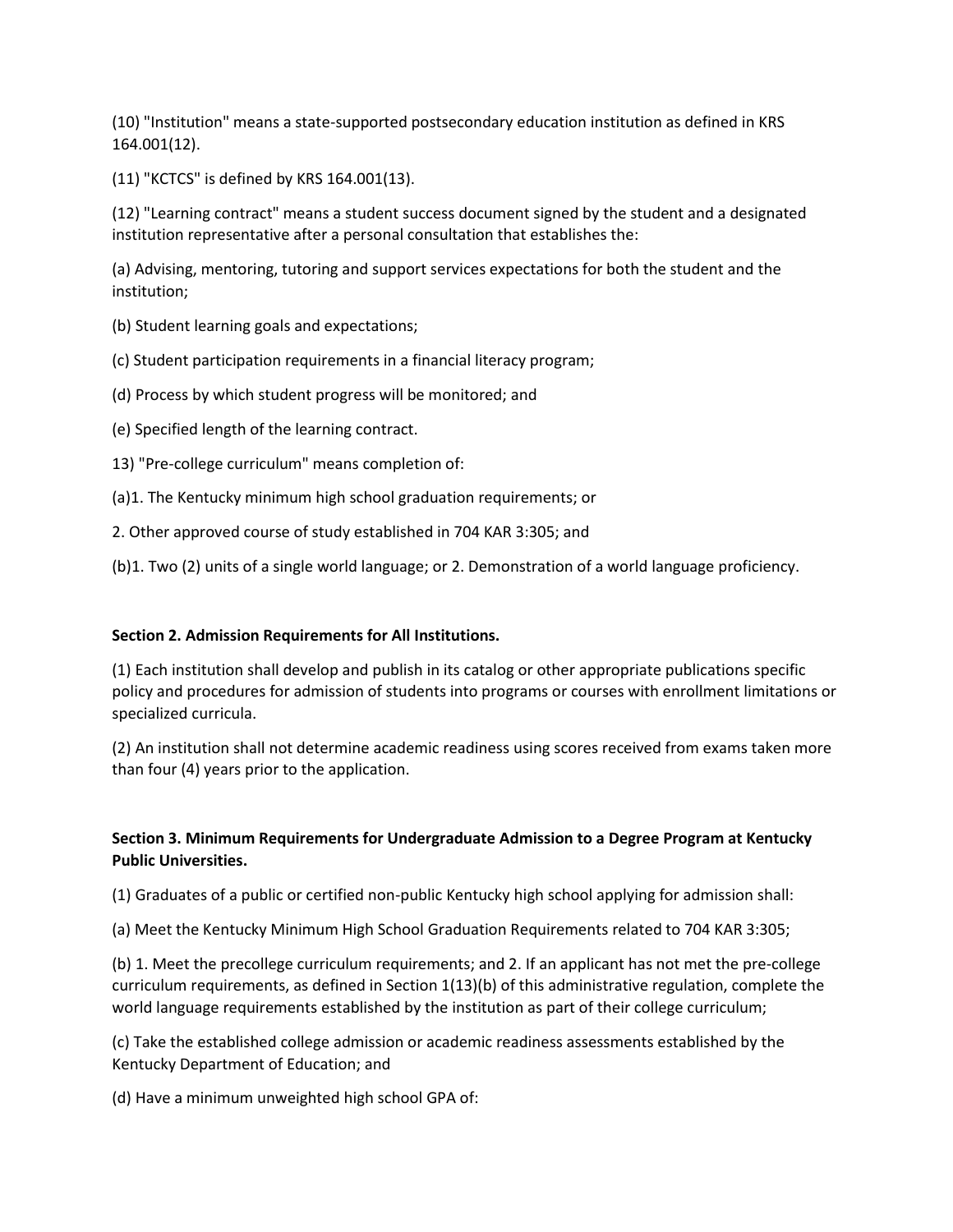#### 1. 2.5 on a 4.00 scale; or

2. a. 2.0 to 2.49 on a 4.0 scale; and b. Enter into a learning contract with the university prior to enrollment.

(2) Graduates of public or certified non-public non-Kentucky high schools applying for admission shall meet criteria for admission established by the institution that is commensurate with the minimum criteria established in Section 3(1) of this administrative regulation.

(3) Applicants with Nonimmigrant Visas not graduating from a public or certified non-public high school shall meet admission criteria established by the institution that include requirements that meet national best practice for the admission of these student and assure academic readiness commensurate to the pre-college curriculum requirements.

(4) Applicants who have earned a state issued high school equivalency diploma or are graduates of a Kentucky based non-certified non-public high school, including a home school, shall meet the admission criteria established by the university, which shall include taking the appropriate admissions exams to assess college readiness.

(5) Notwithstanding sections (1) through (4) of this administrative regulation, an applicant transferring to a university with twenty-four (24) or more semester credit hours applicable to a baccalaureate degree with a grade point average (GPA) of at least 2.00 on a 4.00 scale shall meet the minimum requirements for admission to a degree program.

(6) Each institution shall develop and publish in the catalog or other appropriate publications policies and procedures for the readmission of students that have sat out three (3) or more semesters from the admitting institution.

**Section 4. Admission of Non-Degree Seeking Students**. An institution may admit a person who does not meet the minimum entrance requirements established by the institution for the purpose of enrolling in a college course or courses as a non-degree seeking student.

**Section 5: Admission to a KCTCS Institution**. KCTCS institutions shall develop admission criteria for all programs and courses offered consistent with the type of course or program and its mission established in KRS 164.580, such as providing accessible education and training to support the lifelong learning needs of Kentucky citizens.

**Section 6. Minimum Requirements for Dual Credit and Early College Admission**. (1) Students admitted to any Kentucky public postsecondary institution in an accelerated pathway or in dual credit courses in general education shall have an unweighted high school GPA of at least 2.5 on a 4.00 scale and meet any college course prerequisites established by the institution.

(2) Students shall be granted admission into a career and technical education dual credit course if they meet the course prerequisite requirements established by the institution.

(3) Dual credit courses shall not include developmental education courses.